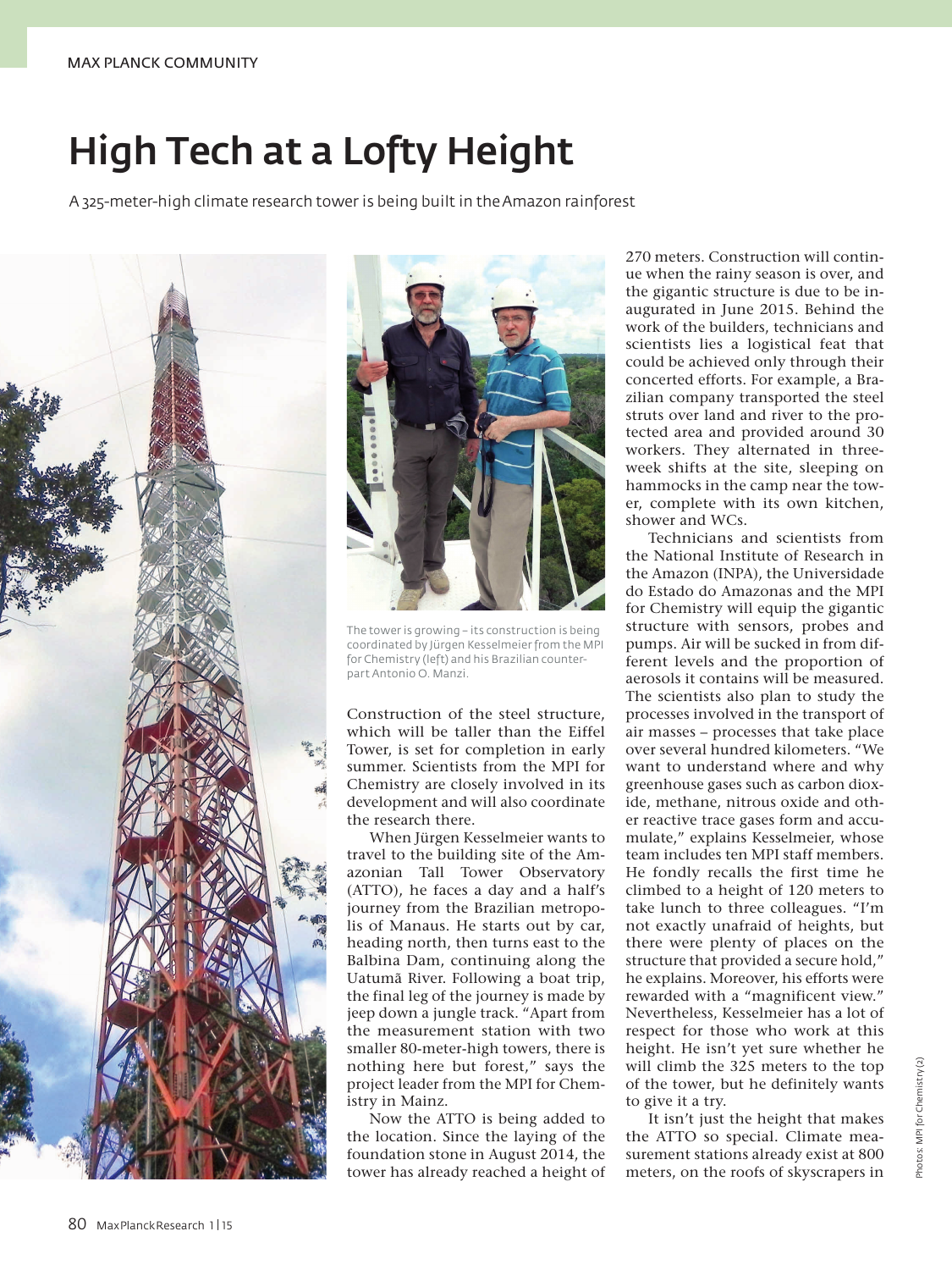Dubai. What is unique about ATTO is the valuable ecosystem in which the scientists take their measurements: It is the largest continuous forest area on Earth, and it is constantly shrinking due to such operations as slash-and-burn clearing and the expansion of soya plantations. As a CO<sub>2</sub> sink and freshwater reservoir, the Amazon rainforest has a huge influence on global weather, and it is enormously rich in species diversity.

The cost of constructing the measurement tower is around 8.4 million euros, which is being funded approximately equally by the German Federal Ministry of Education and Research and the Brazilian partners. However, the cost and effort are worth it, as Kesselmeier firmly believes that the ATTO will help answer questions about climate change and complement established climate models. It is said that around 390 billion trees still stand in the world's largest tropical forest. ATTO will tower above them all.

## Open Access Needs the Young Generation

The Max Planck Society offers junior scientists targeted seminars on free scientific research knowledge, and sponsors the world's largest specialist conference.

More research findings in Open Access journals – since the Berlin Declaration in 2003, this desire is increasingly becoming a reality, also in the Max Planck Society. This became evident, for instance, at the Open Access Week 2014 events.

In the transition to freely available research findings, particularly junior scientists in the Max Planck Society play a special role. After all, they face considerable pressure to publish in highly respected journals in order to advance their career opportunities.

To this end, the Max Planck Digital Library and PhDnet initiated the "Open Access Ambassadors" format, a network of ambassadors for free research knowledge. The first researchers just embarking on their careers arrived at the MPI of Psychiatry in early December to meet with leading Open Access advocates. There, more than 60 Max Planck doctoral students, postdocs and group leaders learned a lot not only about the advantages of digital Open Access journals,

such as short and transparent review processes, but also about how they can promote the expansion of the Open Access concept at their institutes.

The trend is also becoming noticeable worldwide: "In a changing culture, the old guard is sometimes reluctant to make room for a new generation. In the Open Access movement, it's different. Here, the old ones are hungry for you to climb the throne!" – these were the words with which cofounder and Chairman of the Board of PLoS, Patrick Brown, opened OpenCon 2014, the largest Open Access conference for junior scientists from all over the world. With financial support from numerous Open Access journals and research institutions, including the Max Planck Society, they assembled in mid-November for a two-day conference in Washington, DC.

**Further information:**

http://openaccess.mpg.de/2365/en www.opencon2014.org

## Career Conference for Postdocs in Garching



The Max Planck Society and the Technische Universität München (TUM) have committed themselves to actively fostering post-doctorate career paths. Postdocs from Munich are invited to attend the joint conference "Careersteps for Postdocs in Academia and Industry" on May 7, where they can learn about the diverse array of professional prospects within the context of practical workshops. The opening lecture will be held by Ijad Madisch (pictured left), co-founder and CEO of ResearchGate. A further highlight is a podium discussion with top-class representatives from the political, scientific and business arenas. The conference will take place at the TUM Institute for Advanced Study in Garching.

 $\otimes$ www.mpg.de/career/careersteps